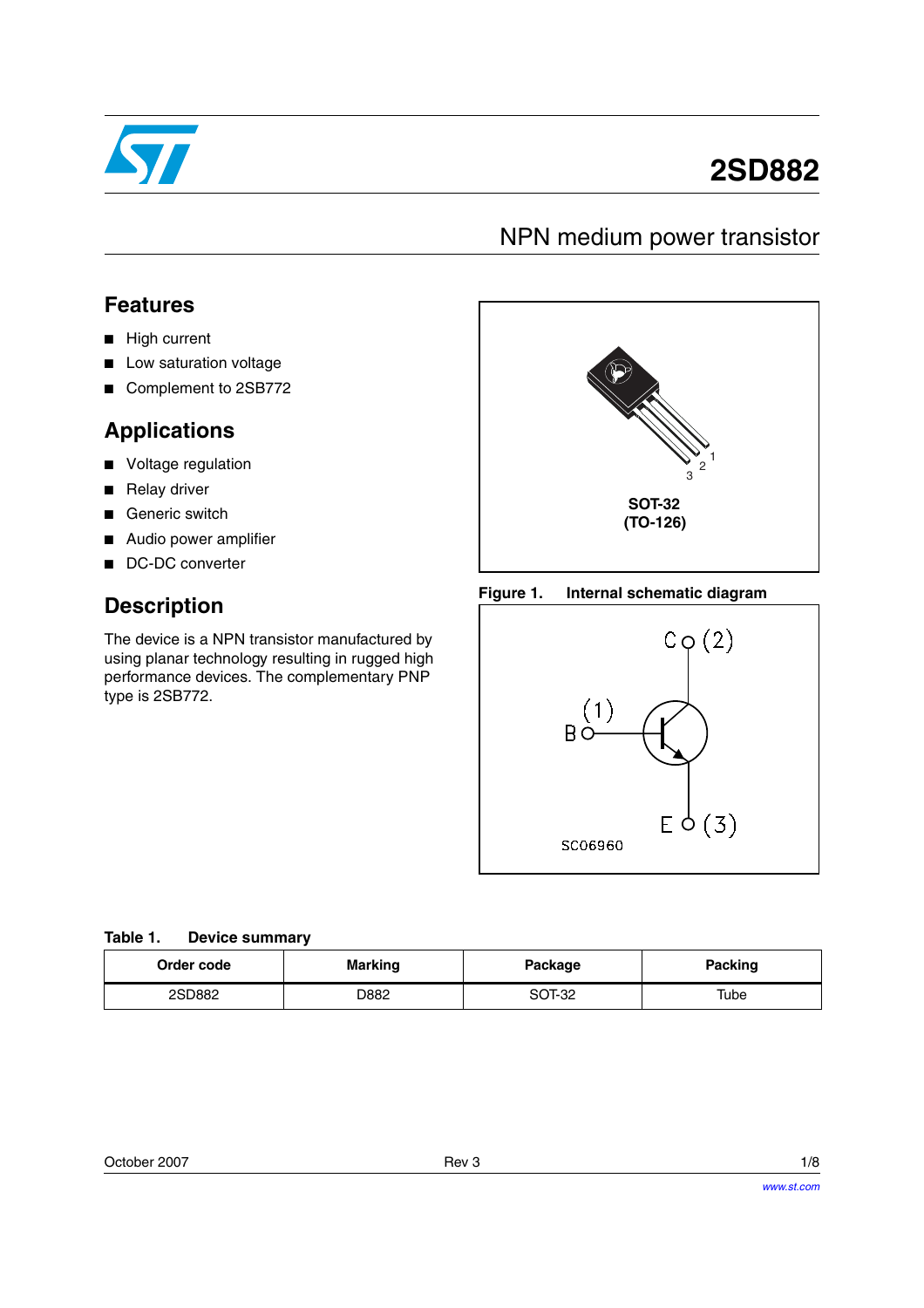# **1 Absolute maximum ratings**

| Table 2. |  | Absolute maximum rating |  |
|----------|--|-------------------------|--|
|----------|--|-------------------------|--|

| Symbol           | <b>Parameter</b>                          | Value | Unit |
|------------------|-------------------------------------------|-------|------|
| $V_{CBO}$        | Collector-base voltage ( $I_F = 0$ )      | 60    | ν    |
| V <sub>CEO</sub> | Collector-emitter voltage ( $I_B = 0$ )   | 30    | v    |
| V <sub>EBO</sub> | Collector-base voltage ( $I_C = 0$ )      | 5     | v    |
| Ic.              | Collector current                         | 3     | A    |
| $I_{CM}$         | Collector peak current $(t_P < 5ms)$      | 6     | A    |
| l <sub>B</sub>   | Base current                              | 1     | A    |
| <sup>I</sup> BM  | Base peak current $(t_P < 5ms)$           | 2     | A    |
| $P_{TOT}$        | Total dissipation at $T_c = 25^{\circ}$ C | 12.5  | w    |
| $T_{\rm STG}$    | Storage temperature<br>$-65$ to 150       |       | °C   |
| $T_{\rm J}$      | Max. operating junction temperature       | 150   | °C   |

### **Table 3. Thermal data**

| <b>Symbol</b> | <b>Parameter</b>                     | Value | Unit |
|---------------|--------------------------------------|-------|------|
| hJ-case       | Thermal resistance junction-case max |       | °C/W |

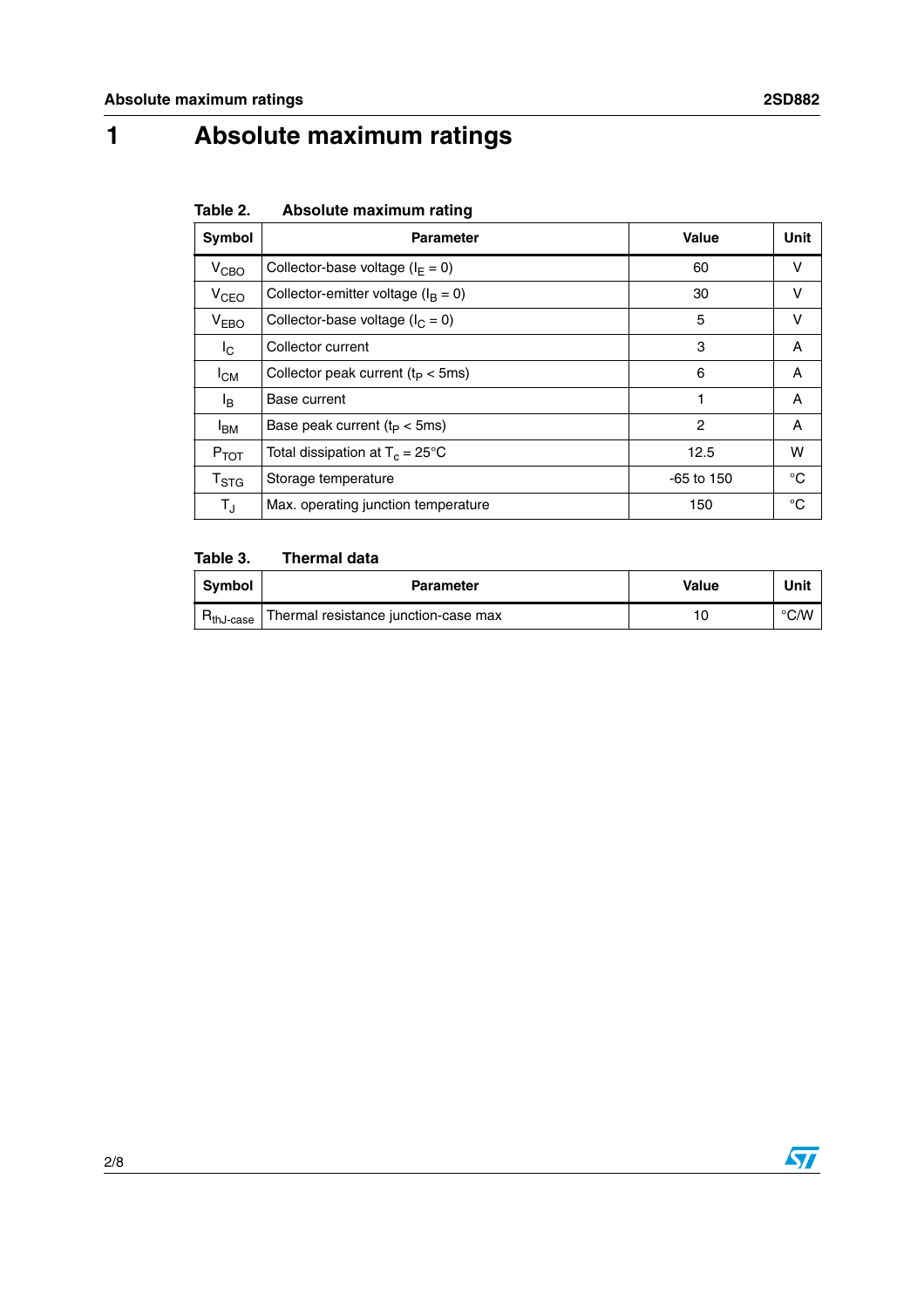# **2 Electrical characteristics**

 $(T_{\text{CASE}} = 25^{\circ} \text{C}$ ; unless otherwise specified)

| Symbol               | <b>Parameter</b>                                      | <b>Test conditions</b>                                                                                                    |                        | Min.            | Typ. | Max.              | Unit        |
|----------------------|-------------------------------------------------------|---------------------------------------------------------------------------------------------------------------------------|------------------------|-----------------|------|-------------------|-------------|
| $I_{CES}$            | Collector cut-off current<br>$(V_{BF} = 0)$           | $V_{CF} = 60 V$                                                                                                           |                        |                 |      | 10                | μA          |
| $I_{\text{CEO}}$     | Collector cut-off current<br>$(I_B = 0)$              | $V_{CF}$ = 30 V                                                                                                           |                        |                 |      | 100               | μA          |
| $I_{EBO}$            | Emitter cut-off current<br>$(I_C = 0)$                | $V_{FB} = 5 V$                                                                                                            |                        |                 |      | 10                | μA          |
| $V_{(BR)CEO}$        | Collector-emitter breakdown<br>voltage<br>$(I_B = 0)$ | $I_C = 10 \text{ mA}$                                                                                                     |                        | 30              |      |                   | V           |
| $V_{(BR)CBO}$        | Collector-base breakdown<br>voltage<br>$(I_F = 0)$    | $I_C = 100 \mu A$                                                                                                         |                        | 60              |      |                   | V           |
| $V_{(BR)EBO}$        | Emitter-base breakdown<br>voltage<br>$(I_C = 0)$      | $I_F = 100 \mu A$                                                                                                         |                        | 5               |      |                   | v           |
| $V_{CE(sat)}$<br>(1) | Collector-emitter saturation<br>voltage               | $I_C = 1 \text{ A}$ $I_B = 50 \text{ mA}$<br>$I_C = 2 A$ $I_B = 100 mA$<br>$I_C = 3 A$                                    | $I_B = 150$ mA         |                 |      | 0.4<br>0.7<br>1.1 | v<br>V<br>V |
| $V_{BE(sat)}$<br>(1) | Base-emitter saturation<br>voltage                    | $I_C = 2 A$                                                                                                               | $I_B = 100 \text{ mA}$ |                 |      | 1.2               | V           |
| $h_{FE}$             | DC current gain                                       | $I_C = 100 \text{ mA}$ $V_{CF} = 2 \text{ V}$<br>$I_C = 1 \text{ A}$ $V_{CF} = 2 \text{ V}$<br>$I_C = 3 A$ $V_{CE} = 2 V$ |                        | 100<br>80<br>30 |      | 300               |             |
| $f_T$                | Transition frequency                                  | $I_C = 0.1 A$ $V_{CE} = 10 V$                                                                                             |                        |                 | 100  |                   | <b>MHz</b>  |

| Table 4. | <b>Electrical characteristics</b> |
|----------|-----------------------------------|
|----------|-----------------------------------|

1. Pulsed duration = 300 ms, duty cycle  $\leq 1.5\%$ .

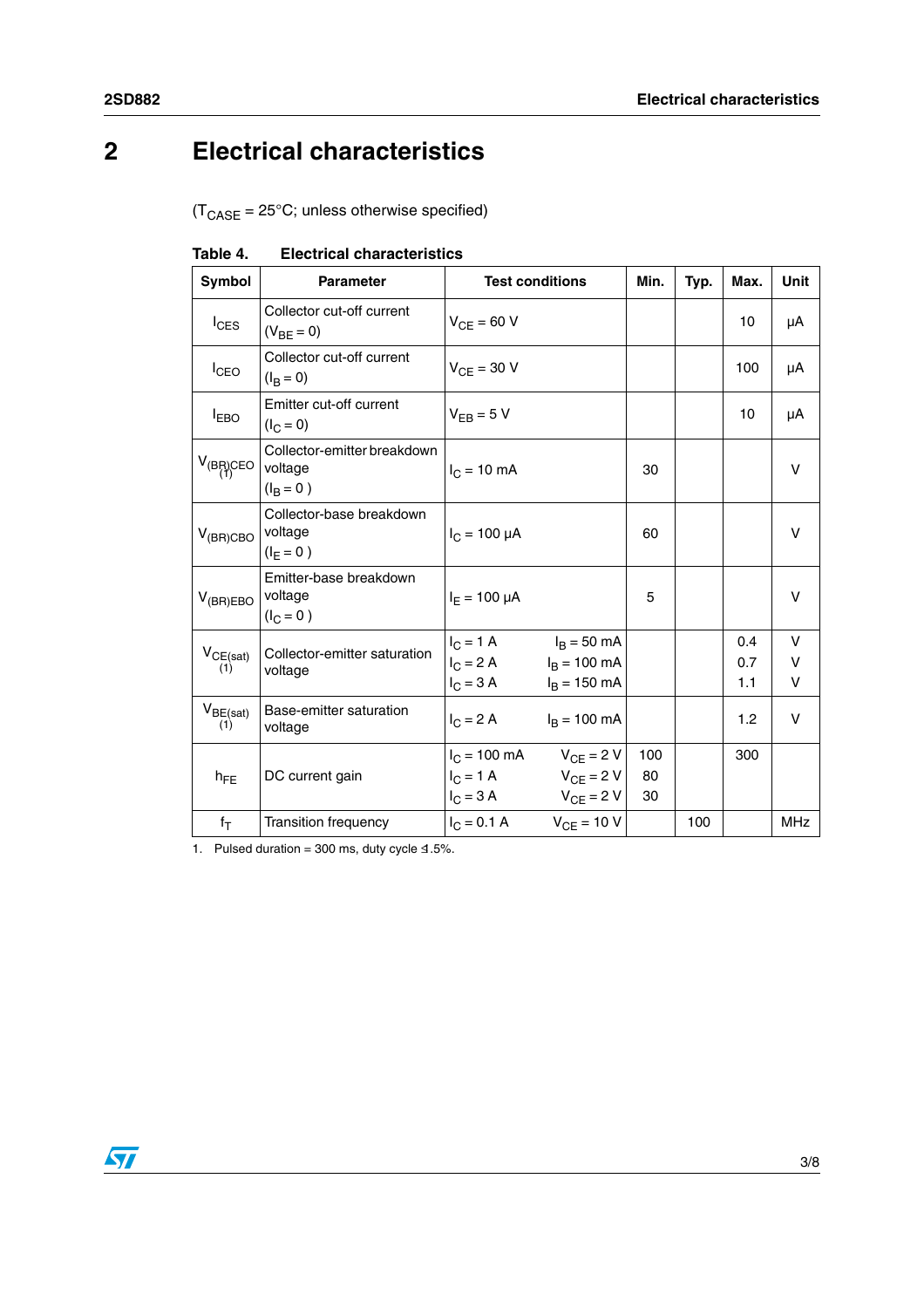# **2.1 Typical characteristics (curves)**



**Figure 2. Reverse biased safe operating area Figure 3. DC current gain**



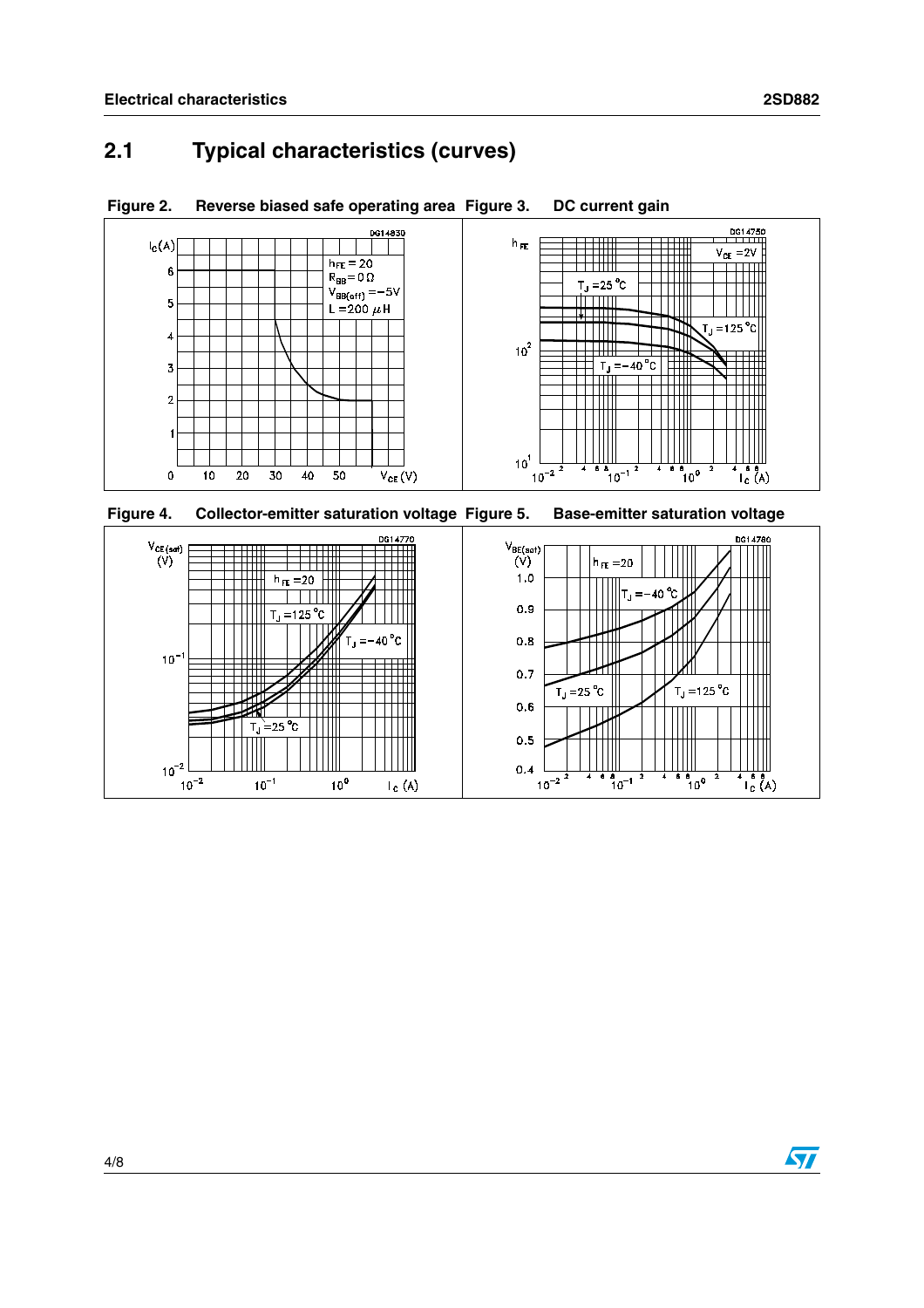# **3 Package mechanical data**

In order to meet environmental requirements, ST offers these devices in ECOPACK® packages. These packages have a Lead-free second level interconnect . The category of second level interconnect is marked on the package and on the inner box label, in compliance with JEDEC Standard JESD97. The maximum ratings related to soldering conditions are also marked on the inner box label. ECOPACK is an ST trademark. ECOPACK specifications are available at: www.st.com

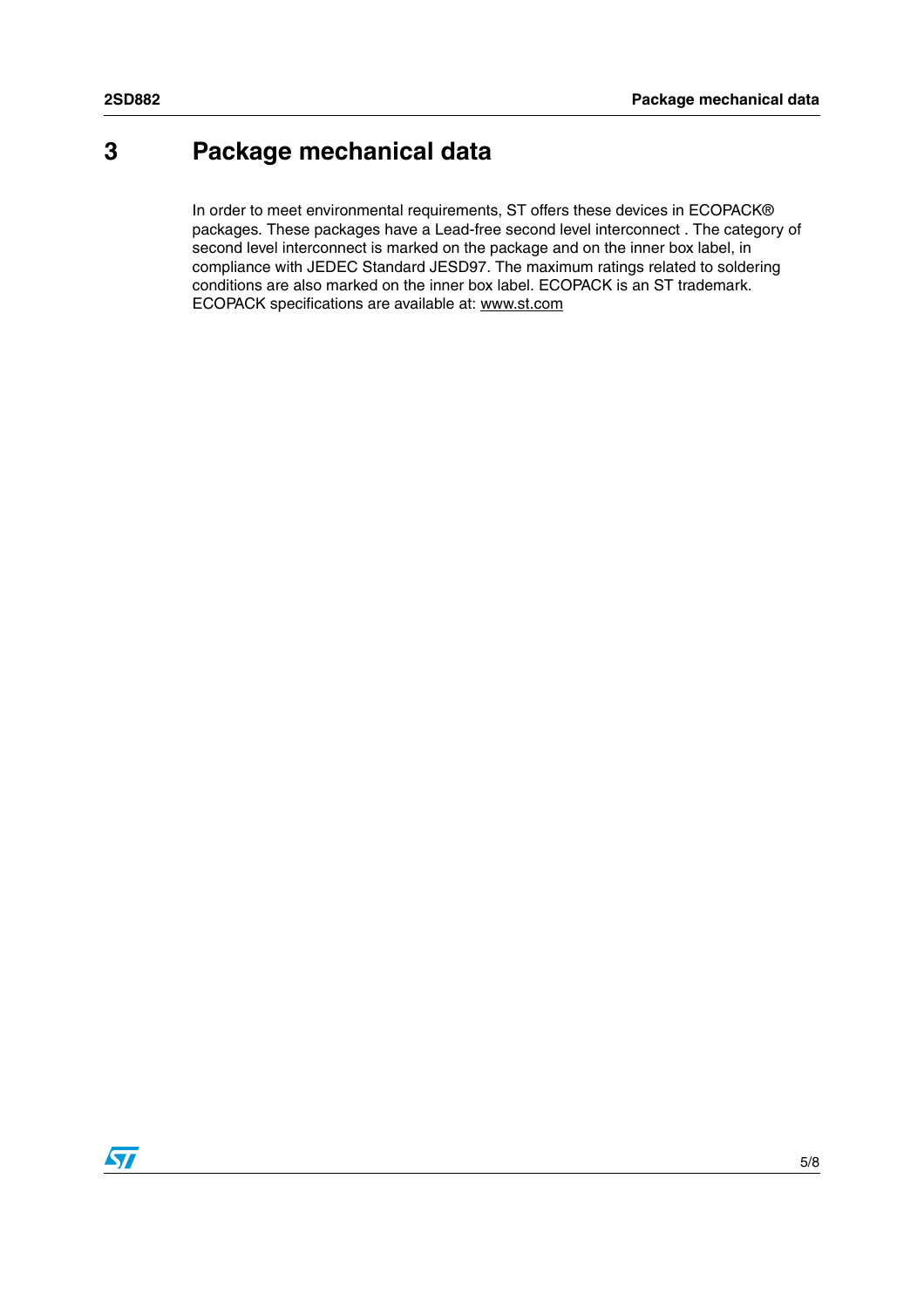|                | SOT-32 (TO-126) mechanical data |            |       |  |
|----------------|---------------------------------|------------|-------|--|
| DIM.           | mm.                             |            |       |  |
|                | MIN.                            | <b>TYP</b> | MAX.  |  |
| A              | 2.4                             |            | 2.9   |  |
| B              | 0.64                            |            | 0.88  |  |
| <b>B1</b>      | 0.39                            |            | 0.63  |  |
| D              | 10.5                            |            | 11.05 |  |
| Е              | 7.4                             |            | 7.8   |  |
| ${\bf e}$      | 2.04                            | 2.29       | 2.54  |  |
| e1             | 4.07                            | 4.58       | 5.08  |  |
| L              | 15.3                            |            | $16$  |  |
| $\sf P$        | 2.9                             |            | 3.2   |  |
| $\mathsf Q$    | 8                               |            |       |  |
| Q1             | 1                               |            | 1.52  |  |
| H <sub>2</sub> |                                 | 2.15       |       |  |
| I              | 2                               |            |       |  |

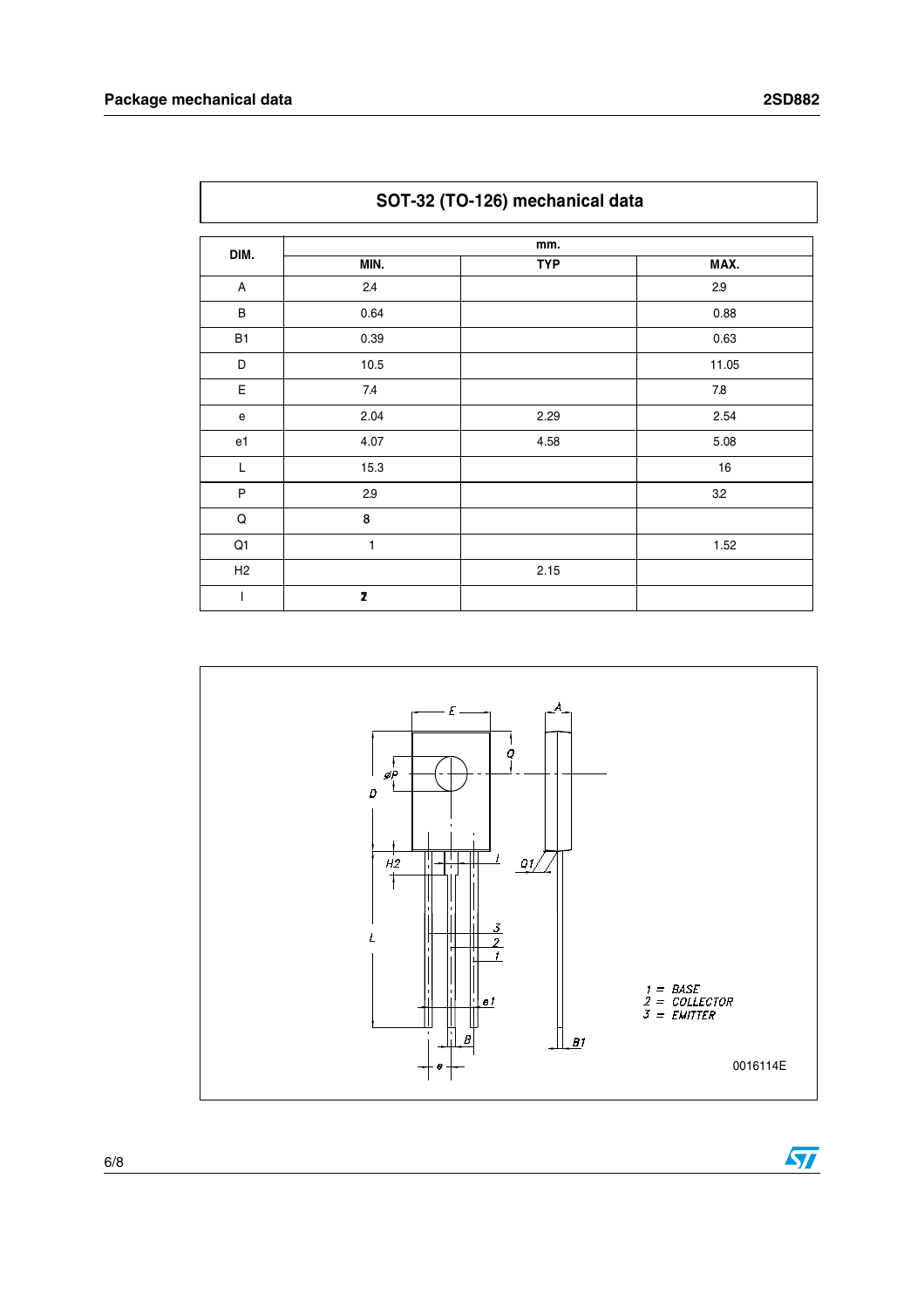# **4 Revision history**

**Table 5. Document revision history**

| <b>Date</b> | <b>Revision</b> | <b>Changes</b>                |
|-------------|-----------------|-------------------------------|
| 09-Sep-2005 |                 | Final datasheet. New template |
| 02-Oct-2007 |                 | Updated mechanical data       |